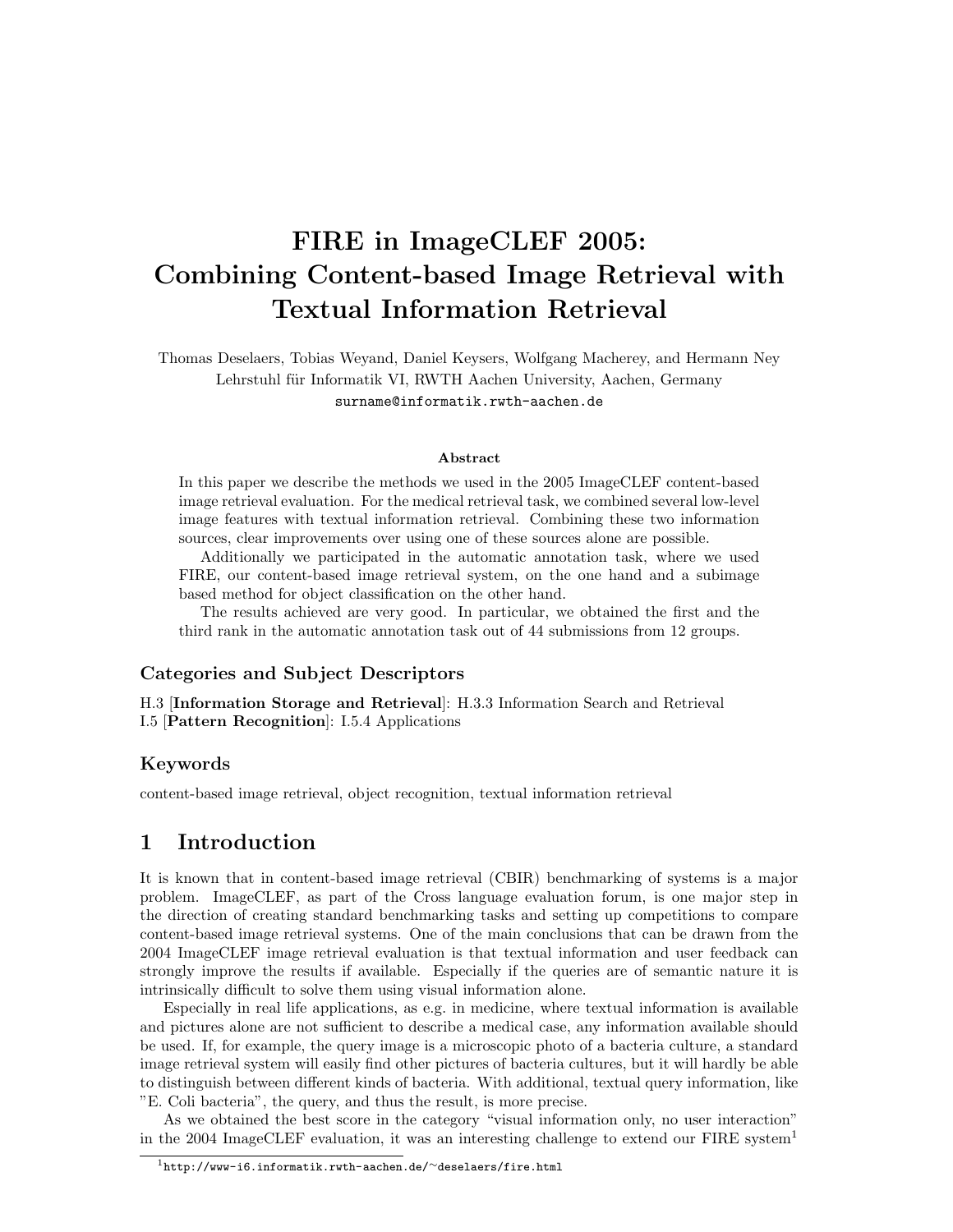towards using textual information.

Other groups already proposed their approaches of combining textual information retrieval and content-based image retrieval, e.g. [22, 19, 1, 28].

In this paper, we describe the techniques we used for the 2005 ImageCLEF evaluation, in particular how we combine textual information retrieval and content-based image retrieval.

In 2005 ImageCLEF, four tasks were available: a) automatic annotation, b) medical image retrieval, c) bilingual information retrieval, and d) interactive retrieval. We participated in the automatic annotation task and the medical image retrieval task. Our approach to the medical retrieval task is described in Section 2, the two approaches to the automatic annotation task are described in Section 3.

### 2 Medical Retrieval Task

For the medical retrieval task in the 2005 ImageCLEF Image Retrieval Evaluation, 25 queries were given. Each query was defined by a short textual query description and one to three example images. One query contained a negative example image, all other example images were positive. A more detailed description of the task and an overview on the results can be found in [3]. In the following we describe our setup of FIRE for the medical retrieval task in the 2005 ImageCLEF Image Retrieval Evaluation.

#### 2.1 Decision Rule

Given a set of positive example images  $Q^+$  and a (possibly empty) set of negative example images  $Q^-$  a score  $S(Q^+, Q^-, X)$  is calculated for each image X from the database:

$$
S(Q^+, Q^-, X) = \sum_{q \in Q^+} S(q, X) + \sum_{q \in Q^-} (1 - S(q, X)).
$$
\n(1)

where  $S(q, X)$  is the score of database image X with respect to query q and is calculated as  $S(q, X) = e^{-\gamma D(q, X)}$  with  $\gamma = 1.0$ .  $D(q, X)$  is a weighted sum of distances calculated as

$$
D(q, X) := \sum_{m=1}^{M} w_m \cdot d_m(q_m, X_m).
$$
 (2)

Here,  $q_m$  and  $X_m$  are the mth feature of the query image q and the database image X, respec- $\sum_{X \in \mathcal{B}} d_m(Q_m, X_m) = 1$  is enforced by re-normalization. tively.  $d_m$  is the corresponding distance measure and  $w_m$  is a weighting coefficient. For each  $d_m$ ,

Given a query  $(Q^+, Q^-)$ , the images are ranked according to descending score and the K images X with highest scores  $S(Q^+, Q^-, X)$  are returned by the retriever.

Due to the lack of suitable training data, weights  $w_m$  were chosen heuristically based on experiences from earlier experiments with other data.

#### 2.2 Textual Information Retrieval

To incorporate textual information in FIRE, we decided to use an existing textual information retrieval engine [20].

To incorporate textual information in FIRE, we decided to use an existing textual information retrieval engine that was developed at Lehrstuhl für Informatik VI. The text retrieval engine implements a variant of the Smart-2 retrieval metric, which is based on the well-known term frequency inverse document frequency (tf-idf) metric. First, the textual information is preprocessed by removing function words that are considered to be of no importance for the actual retrieval process (so called stopping). The stop word list used for this purpose comprises 319 of the most frequently occurring function words in the English language. Subsequent to the stopping process, the remaining words are reduced to their stems using Porter's stemming algorithm [23]. The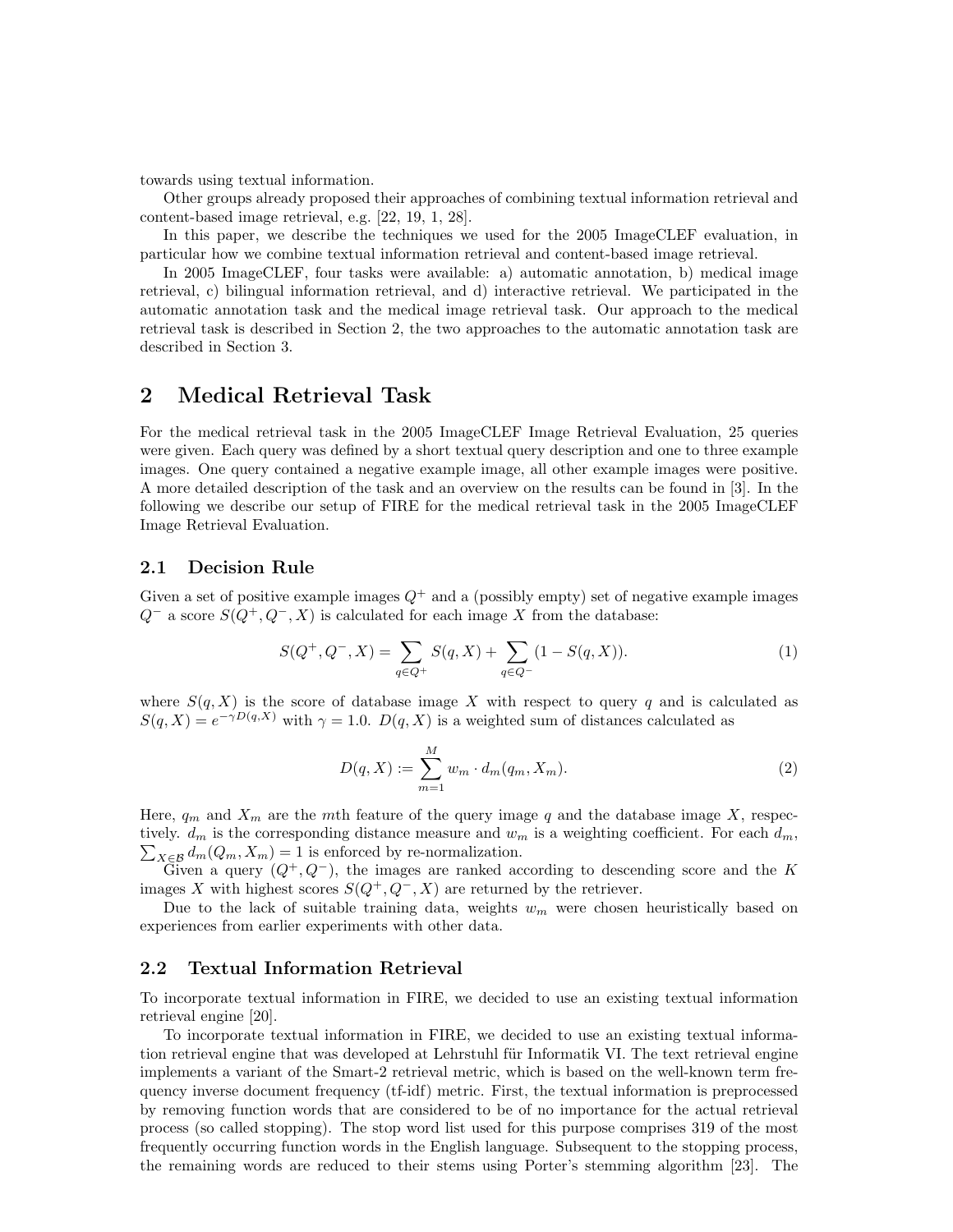stemmed words form the index terms that are used in order to index the text documents provided with the image data. In our implementation of the Smart-2 retrieval metric we use the following definition of the inverse document frequency:

$$
idf(t) := \log \left\lfloor \frac{K}{n(t)} \right\rfloor \tag{3}
$$

Here,  $t$  denotes an index term, and  $K$  is the number of text documents. Due to the floor operation in Eq. (3) a term weight will be zero if it occurs in more than half of the documents. According to [2], each index term t in a document **d** is associated with a weight  $q(t, d)$  that depends on the ratio of the logarithm of the term frequency  $n(t, d)$  to the logarithm of the average term frequency  $\overline{n}(\mathbf{d})$ 

$$
g(t, \mathbf{d}) := \begin{cases} \begin{array}{c} \left[1 + \log n(t, \mathbf{d})\right] / \left[1 + \log \overline{n}(\mathbf{d})\right] & \text{if } t \in \mathbf{d} \\ 0 & \text{if } t \notin \mathbf{d} \end{array} \end{cases} \tag{4}
$$

with  $\log 0 := 0$  and

$$
\overline{n}(\mathbf{d}) = \frac{\sum_{t \in \mathcal{T}} n(t, \mathbf{d})}{\sum_{t \in \mathcal{T}: n(t, \mathbf{d}) > 0} 1}
$$
(5)

The logarithms in Eq. (4) prevent documents with high term frequencies from dominating those with low term frequencies. In order to obtain the final term weights,  $g(t, d)$  is divided by a linear combination between a pivot element c and the number of singletons  $n_1(\mathbf{d})$  in document **d**:

$$
\omega(t, \mathbf{d}) := \frac{g(t, \mathbf{d})}{(1 - \lambda) \cdot c + \lambda \cdot n_1(\mathbf{d})}
$$
(6)

with  $\lambda = 0.2$  and

$$
c = \frac{1}{K} \sum_{k=1}^{K} n_1(\mathbf{d}_k) \text{ and } n_1(\mathbf{d}) := \sum_{t \in \mathcal{T}: n(t, \mathbf{d}) = 1} 1 \tag{7}
$$

Unlike tf-idf, only query terms are weighted with the inverse document frequency  $\text{id}(t)$ :

$$
\omega(t, \mathbf{q}) = [1 + \log n(t, \mathbf{q})] \cdot \text{idf}(t)
$$
\n(8)

The SMART-2 retrieval function is then defined as the product over the document and query specific index term weights:

$$
f(\mathbf{q}, \mathbf{d}) = \sum_{t \in \mathcal{T}} \omega(t, \mathbf{q}) \cdot \omega(t, \mathbf{d})
$$
\n(9)

To use the textual information for image retrieval, each image has to be attached to at least one (possibly empty) text document. These text documents are used in the above described image retrieval process. To determine the distance  $d_{\text{text}}(q_m, X_m)$  between a query image q with query text  $q_m$  and a database image X with attached text  $X_m$ , first the textual information retriever is queried using the query text. Then, the textual information retriever returns the list of all relevant documents from the database. These documents are ranked by the retrieval status values (RSV) R which is is high for documents similar to the query and low for dissimilar documents. The distance  $d(q_m, X_m)$  is then calculated as

$$
d_{\text{text}}(q_m, X_m) = \begin{cases} R_{\text{max}} - R_X & \text{if } X \text{ is in the list of relevant documents} \\ \rho & \text{otherwise} \end{cases}
$$
(10)

where  $R_{\text{max}}$  is the maximum of all returned RSVs,  $R_X$  is the RSV attached to image X,  $q_m$  and  $X_m$  are the query text and the text attached to image X, respectively, and  $\rho$  is a constant chosen sufficiently large to make sure that images whose texts do not appear in the list of relevant objects have high distances. Note, the case where  $\rho = R_{\text{max}}$  corresponds to assigning RSV of 0 to all non-relevant texts.

The resulting distances  $d_{\text{text}}(q_m, X_m)$  are used in the retrieval process described in the previous section.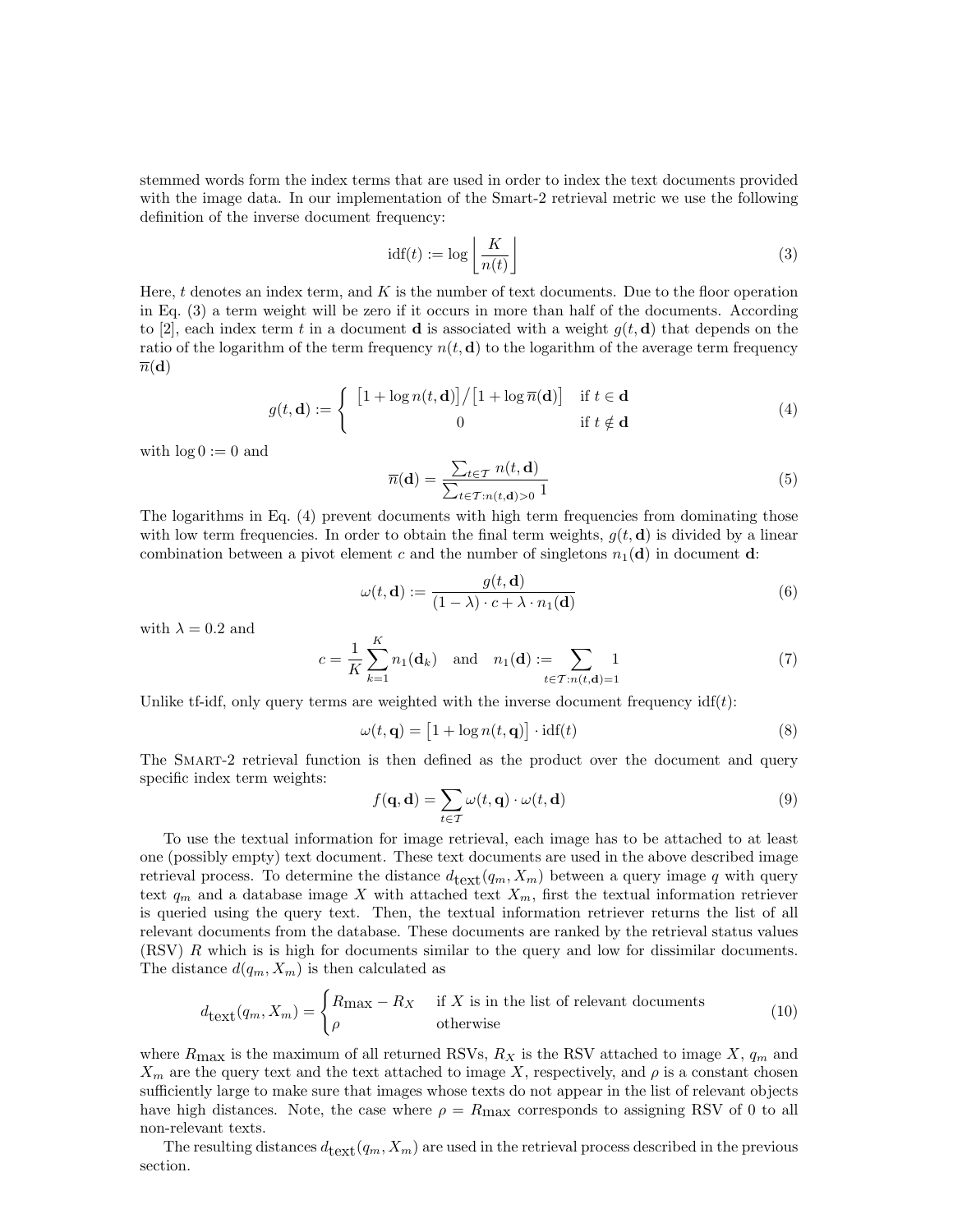#### 2.3 Image Features

In the following we describe the image features we used in the evaluation, these features are extracted offline from all database images.

#### 2.3.1 Appearance-based Image Features

The most straight-forward approach is to directly use the pixel values of the images as features. For example, the images might be scaled to a common size and compared using the Euclidean distance. In optical character recognition and for medical data improved methods based on image features usually obtain excellent results [15, 16, 17].

In this work, we used  $32 \times 32$  versions of the images, these were compared using Euclidean distance. It has been observed, that for classification and retrieval of medical radiographs, this method saves as a not-top-bad baseline.

#### 2.3.2 Color Histograms

Color histograms are widely used in image retrieval [4, 10, 24, 26]. Color histograms are one of the most basic approaches and to show performance improvements, image retrieval systems often are compared to a system using only color histograms. The color space is partitioned and for each partition the pixels with a color within its range are counted, resulting in a representation of the relative frequencies of the occurring colors. In accordance with [24], we use the Jeffrey divergence to compare histograms.

#### 2.3.3 Tamura Features

In [27] the authors propose six texture features corresponding to human visual perception: coarseness, contrast, directionality, line-likeness, regularity, and roughness. From experiments testing the significance of these features with respect to human perception, it was concluded that the first three features are very important. Thus in our experiments we use coarseness, contrast, and directionality to create a histogram describing the texture [4] and compare these histograms using the Jeffrey divergence [24]. In the QBIC system [10] histograms of these features are used as well.

#### 2.3.4 Global Texture Descriptor

In [4] a texture feature consisting of several parts is described: Fractal dimension measures the roughness or the crinkliness of a surface. In this work the fractal dimension is calculated using the reticular cell counting method [13]. Coarseness characterizes the grain size of an image. Here it is calculated depending on the variance of the image. Entropy is used as a measure of disorderedness or information content in an image. The Spatial gray-level difference statistics (SGLD) describes the brightness relationship of pixels within neighborhoods. It is also known as co-occurrence matrix analysis [14]. . The *Circular Moran autocorrelation function* measures the roughness of the texture. For the calculation a set of autocorrelation functions is used [12].

#### 2.3.5 Invariant Feature Histograms

A feature is called invariant with respect to certain transformations if it does not change when these transformations are applied to the image. The transformations considered here are translation, rotation, and scaling. In this work, invariant feature histograms as presented in [25] are used. These features are based on the idea of constructing features invariant with respect to certain transformations by integration over all considered transformations. The resulting histograms are compared using the Jeffrey divergence [24]. Previous experiments have shown that the characteristics of invariant feature histograms and color histograms are very similar and that invariant feature histograms often outperform color histograms [5]. Thus, in this work color histograms are not used.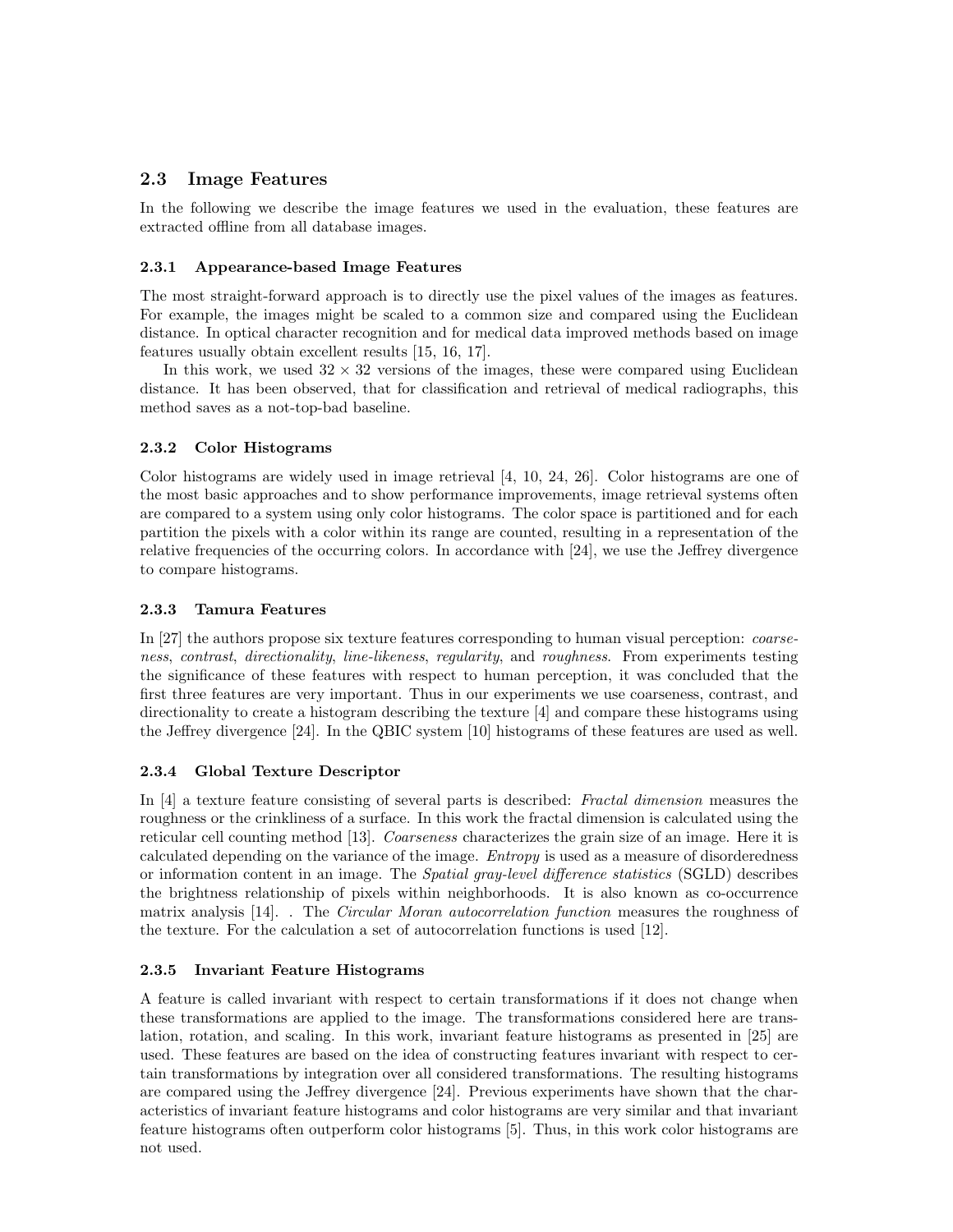Table 1: Error rates obtained using different features on the IRMA 10000 Validation data.

| feature                  | distance  | dev corpus | test corpus |
|--------------------------|-----------|------------|-------------|
| $32\times32$ thumbnails  | Euclidean | 25.3       | $36.8\,$    |
| $X \times 32$ thumbnails | IDM       | 13.0       | 12.6        |
| tamura texture histogram | .JSD      | 33.1       | 46.0        |

### 3 Automatic Annotation Task

In the automatic annotation task, the objective was to classify 1,000 images into one of 57 classes using 9,000 training images. We participated in this using two different methods. Method A is identical to the approach we have chosen for the medical retrieval task, except that here no textual information was available, and that we used appearance-based image features and Tamura Texture Features only, as we know from earlier experiments that these features perform good on medical radiographs [18].

Method B is a general object recognition method using histograms of image patches and discriminative training of log-linear models [6, 7].

The parameters of method A were optimized using 1,000 images from the 9,000 training images as development set and the remaining 8,000 images for training. The parameters of method B were chosen as they work best on the Caltech Database [11, 8, 7].

A more detailed description of the task and a detailed analysis of the results can be found in [3].

#### 3.1 Method A: Image Distortion Model

Method A uses our CBIR system FIRE, and a subset of the above described features consisting of thumbnails of the images of the sizes  $32\times32$  and  $X\times32$  and Tamura Texture Histograms. Error rates for using these features alone are given in Table 1.

Some experiments with different weightings of Tamura features and thumbnails on our development corpus have shown that using the image distortion model alone outperforms the combinations. In particular the combination of image distortion model (weighted 5) and Tamura texture features (weighted 2) is interesting, as this performed best in previous experiments on smaller versions of the IRMA database [18]. In our experiments, this combination yielded an error rate of 13.5% on the development corpus, and it achieves a very good error rate of 13.2% on the test data. Based on these results we decided to use the image distortion model for our submission.

#### 3.2 Method B: Object Recognition with Subimages and Discriminative Training

For method B we used the object recognition and classification approach using histograms of image patches and maximum Entropy training to classify the 1000 test images as described in [6, 7].

To reduce the time and memory requirements for the clustering process, we used only 4000 images for estimating the Gaussian mixture model and created the histograms for the remaining 5000 training images using this mixture model. For the discriminative training of the log-linear model, we used all training histograms.

The model submitted used multi-scale features where the first PCA component was discarded to account for brightness changes and 4096-dimensional histograms. This combination was reported to work best on the Caltech database [11] and in the PASCAL Visual Object Classes Challenge [9]. The model achieved an error rate of  $13.9\%$  and thus is slightly better than the model by Raphaël Marée who follows a similar approach [21].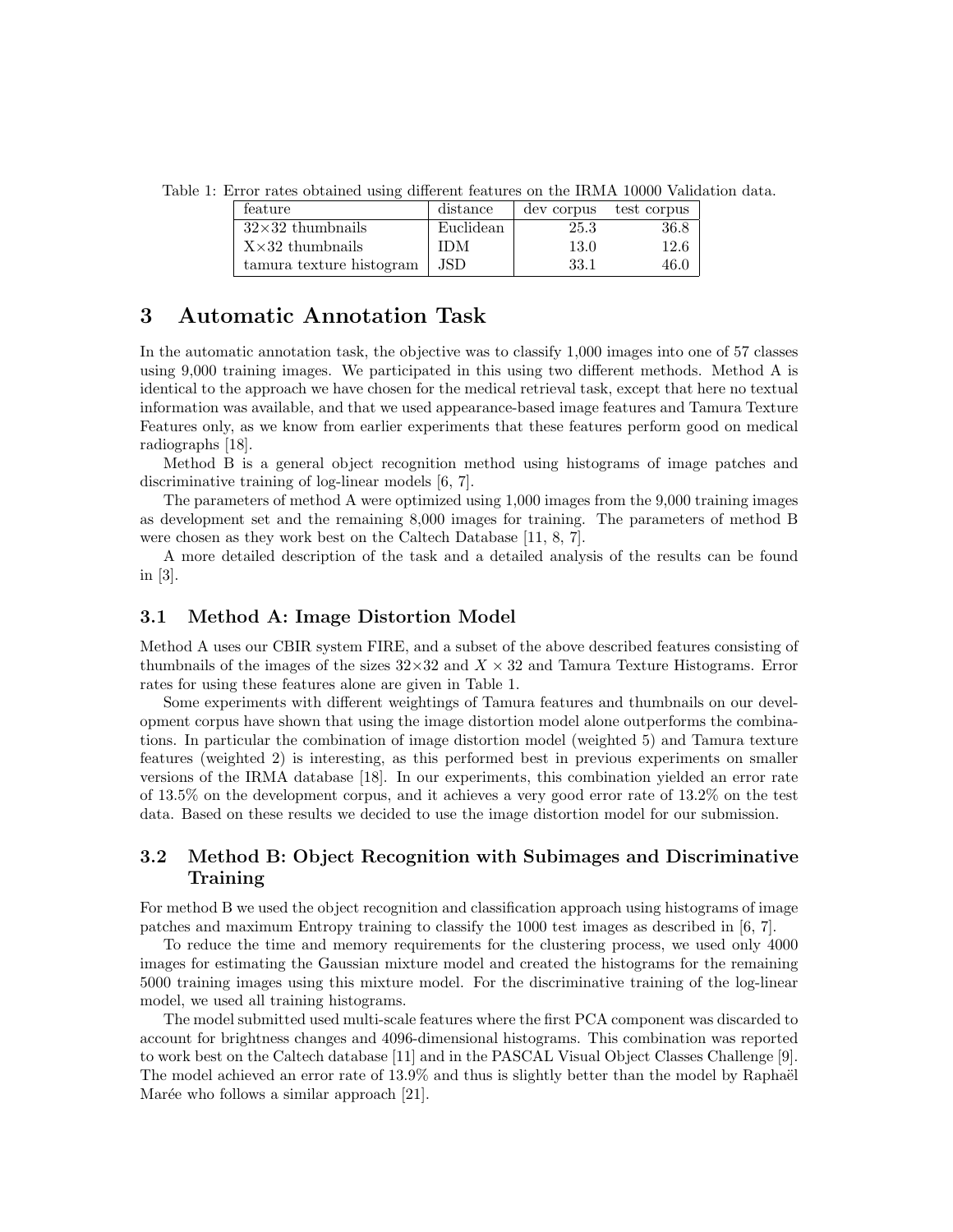# 4 Experiments and Results

In the following we describe the exact setup of the submitted runs to the automatic annotation task and the medical retrieval task and discuss the results. Furthermore, we discuss our methods, points to errors we made, and present results with errors corrected.

## 4.1 Automatic Annotation Task

Our submission using model A obtained the first rank in the automatic annotation task. The submission following the object recognition approach obtained the third rank. In total, 44 runs were submitted by 12 groups. The second rank was obtained by the IRMA group<sup>2</sup> using a similar approach to our model A and the fourth rank was obtained by University of Liège, Belgium using an approach with image patches and boosted decision trees. A clear improvement over the baseline result of 36.8% error rate cam be observed. This baseline results is obtained by a nearest neighbor classifier using 32x32 thumbnails of the images and Euclidean distance.

# 4.2 Medical Retrieval Task

For the medical retrieval task, we used the features described in Section 2.3 with different weightings in combination with text features. In total, we submitted 10 runs which are shortly described here.

- Runs using textual information only: We submitted two full-automatic runs, where only textual information was used. These runs were labelled En and EnDeFr. In En only the English texts were used, for EnDeFr the English, the German, and the French texts were used and combined with equal weights.
- Runs using visual information only: We submitted three full-automatic runs, where only visual information was used. The runs 5000215, 0010003, and 1010111 only differ in the weighting of the image features. The exact weightings can be seen in Table 2. The run labelled 5000215 uses exactly the same setting as our submission to the 2004 ImageCLEF evaluation which had the best score from all 23 submissions in the category "visual features only, no user interaction". From the bad score of 0.06, it can be seen that this years tasks differ strongly from last year's task.
- Runs using visual and textual information: We submitted three full-automatic runs and two runs with relevance feedback where textual and visual information was used. For the run i6-3010210111, the features were combined in exactly the way described above. For the runs i6-3(1010111-min(111)) and i6-3(3030333)-min(111) before combining the textand the visual features, first the minimum distance of all three text distances was taken for each image, to better account for images that have texts in one language only.

The runs i6-vistex-rfb1 and i6-vistex-rfb2 used relevance feedback from the first 20 results of the automatic run i6-3(1010111-min(111)) and differ only in the user feedback. In both cases the feedback was given by a computer scientist familiar to the FIRE system with little background in medicine. Furthermore, the textual information was not available for the user feedback, thus the feedback is based on visual information only.

Table 2 gives an overview of all runs we submitted to the medical retrieval runs. Unfortunately, in advance to the competition we were unable to test our combination of textual- and visual information retrieval, which led to a very unlucky choice of  $\rho$  in Eq. 10, such that any combination with textual information retrieval was strongly disturbed. Furthermore Table 2 gives results of experiments we performed after the evaluation where  $\rho$  was chosen properly and it can clearly be seen that the results are much better. In particular, using English textual information retrieval only we could reach a MAP of 0.25 which would have been a third rank in the 2005 ImageCLEF evaluation in the category "textual and visual information, no relevance feedback".

 $^{2}$ http://www.irma-project.org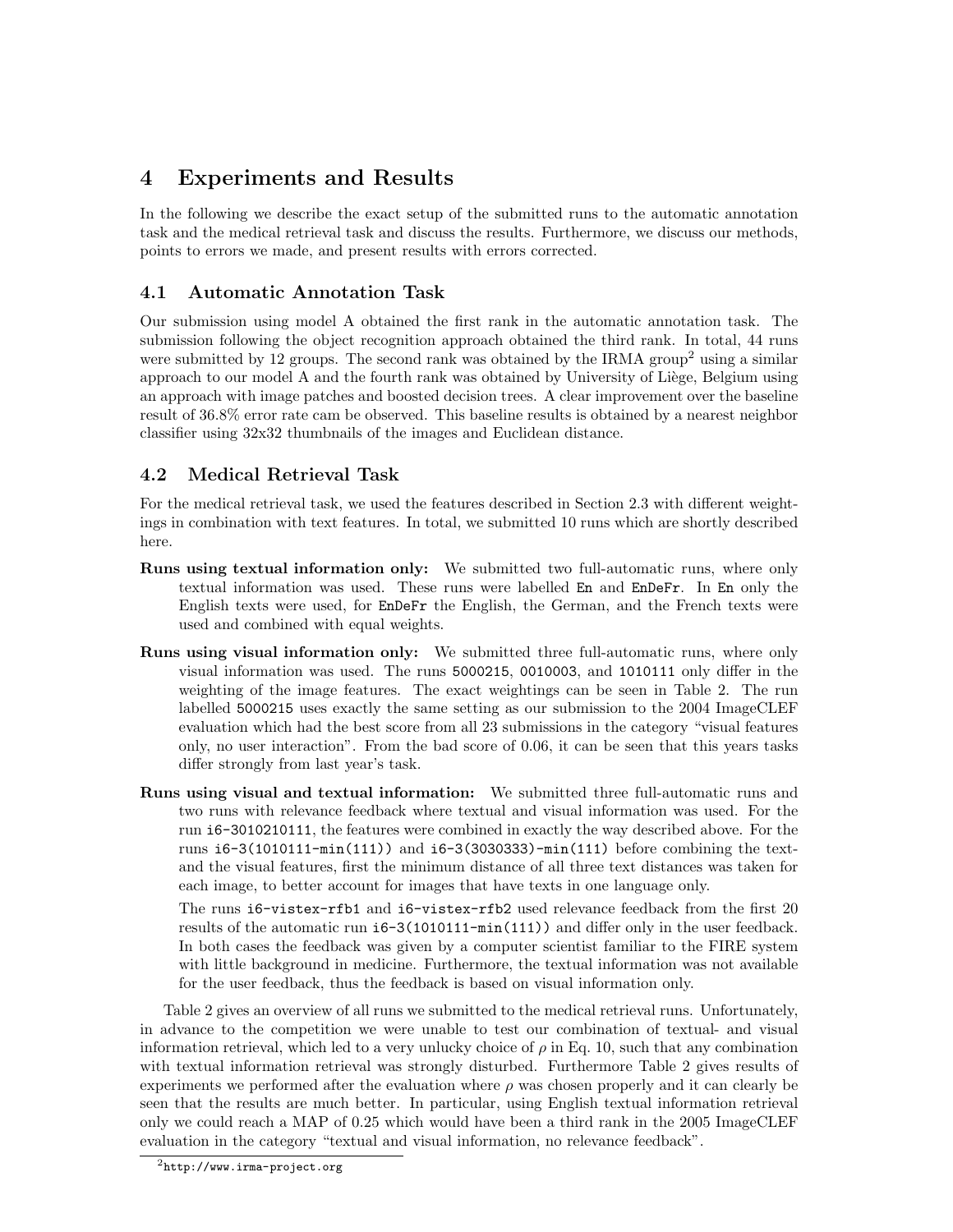Table 2: Runs submitted to the medical retrieval task together with feature weightings and achieved MAP with wrongly chosen  $\rho$  and with properly chosen  $\rho$ . \* means that the minimum among all lines marked with \* in this column was taken and weighted by 1.

|                                 | ັ<br>textual |                              | visual information         |                         | ັ<br>visual and textual |                                 |                                                                                   | $+$ relevance                                                                                                                                                                                                |                          |                   |                          |
|---------------------------------|--------------|------------------------------|----------------------------|-------------------------|-------------------------|---------------------------------|-----------------------------------------------------------------------------------|--------------------------------------------------------------------------------------------------------------------------------------------------------------------------------------------------------------|--------------------------|-------------------|--------------------------|
|                                 | information  |                              | only                       |                         | information             |                                 |                                                                                   | feedback                                                                                                                                                                                                     |                          |                   |                          |
|                                 | only         |                              |                            |                         |                         |                                 |                                                                                   |                                                                                                                                                                                                              |                          |                   |                          |
| run                             | 띰            | min<br>н<br>نبا<br>ម្ម<br>មា | ⊣<br>$\mathbf{r}$<br>10101 | Б<br>$\vec{ }$<br>50002 | 0010003                 | ⊣<br>$\overline{ }$<br>30102101 | ္က<br>ო<br>⊣<br>3(30303<br>$\overline{ }$<br>$\overline{ }$<br>$\check{ }$<br>min | ⌒<br>$\overline{\phantom{0}}$<br>⊣<br>$\mathbf{H}$<br>$\mathbf{\mathbf{\mathbf{\mathbf{\mathbf{\mathbf{\mathbf{\mathbf{+}}}}}}}$<br>3(10101<br>$\mathbf{\mathbf{t}}$<br>$\ddot{ }$<br>$\check{ }$<br>Ę.<br>Ë |                          | rfb1<br>stex<br>Ę | £b2<br>×<br>Φ<br>āج<br>Ė |
| $X \times 32$ image features    |              |                              | 1                          | 5                       | 3                       | 3                               | 9                                                                                 | 3                                                                                                                                                                                                            |                          | 1                 |                          |
| $32\times32$ image features     |              |                              | 1                          | 0                       | $\theta$                | $\overline{0}$                  | 0                                                                                 | 3                                                                                                                                                                                                            |                          | 1                 |                          |
| color histograms                |              |                              |                            | $\overline{0}$          |                         |                                 | 9                                                                                 | 3                                                                                                                                                                                                            |                          | T                 |                          |
| tamura features                 |              |                              |                            | $\overline{2}$          | $\theta$                | 2                               | 9                                                                                 | 3                                                                                                                                                                                                            |                          | T                 |                          |
| invariant feat. histo.          |              |                              |                            | $\mathbf{1}$            | $\theta$                | 1                               | 9                                                                                 | 3                                                                                                                                                                                                            |                          | 1                 |                          |
| English text                    |              | $\ast$                       |                            |                         |                         |                                 | $\ast$                                                                            | $\ast$                                                                                                                                                                                                       | 2                        | *                 | $^\ast$                  |
| German text                     |              | $\ast$                       |                            |                         | ٠                       |                                 | $\ast$                                                                            | $\ast$                                                                                                                                                                                                       | 0                        | *                 | $\ast$                   |
| French text                     |              | $\ast$                       |                            |                         |                         |                                 | $\ast$                                                                            | $\ast$                                                                                                                                                                                                       | 0                        | $\ast$            | $\ast$                   |
| relevance feedback              |              |                              |                            |                         |                         |                                 |                                                                                   |                                                                                                                                                                                                              |                          | $^+$              |                          |
| score w/ wrong $\rho$           | 0.21         | 0.05                         | 0.07                       | 0.06                    | 0.05                    | 0.07                            | 0.07                                                                              | 0.06                                                                                                                                                                                                         | $\overline{\phantom{a}}$ | 0.09              | 0.08                     |
| score w/ properly chosen $\rho$ | 0.21         | 0.15                         |                            |                         |                         | 0.22                            |                                                                                   | 0.20                                                                                                                                                                                                         | 0.25                     |                   |                          |

# 5 Conclusion and Outlook

In this paper we presented the methods we used in the 2005 ImageCLEF CBIR evaluation. We participated in the automatic annotation task, where we obtained the first and the third rank, and we participated in the medical image retrieval task, where our results were quite bad due to wrong settings, results with correct settings are presented in this work, and it can be seen that the method of combining textual information retrieval and content-based image retrieval performs very well. In particular, the result obtained would have been ranked 3rd in the medical retrieval task in the category "full automatic runs using textual and visual information".

# References

- [1] C. Alvarez, A. I. Oumohmed, M. Mignotte, and J.-Y. Nie. Toward Cross-Language and Cross-Media Image Retrieval. In Multilingual Information Access for Text, Speech and Images. Proceedings of the 5th Workshop of the Cross-Language Evaluation Forum. CLEF 2004, volume 3491 of LNCS, Springer, Bath, UK, pages 676–687, September 2004.
- [2] J. Choi, D. Hindle, J. Hirschberg, I. Magrin-Changnolleau, C. Nakatani, F. Pereira, A. Singhal, and S. Whittaker. An Overview of the AT&T Spoken Document Retrieval. In Proc. 1998 DARPA Broadcast News Transcription and Understanding Workshop, Lansdowne, Va, USA, pages 182–188, February 1998.
- [3] P. Clough, T. Deselaers, M. Grubinger, W. Hersh, T. Lehmann, and H. Mueller. The CLEF 2005 Cross-Language Image Retrieval Track. In CLEF 2005 Workshop Working notes, Vienna, Austria, September 2005.
- [4] T. Deselaers. Features for Image Retrieval. Diploma thesis, Lehrstuhl für Informatik VI, RWTH Aachen University, Aachen, Germany, December 2003.
- [5] T. Deselaers, D. Keysers, and H. Ney. Features for Image Retrieval A Quantitative Comparison. In DAGM 2004, Pattern Recognition, 26th DAGM Symposium, number 3175 in LNCS, Tübingen, Germany, pages 228–236, September 2004.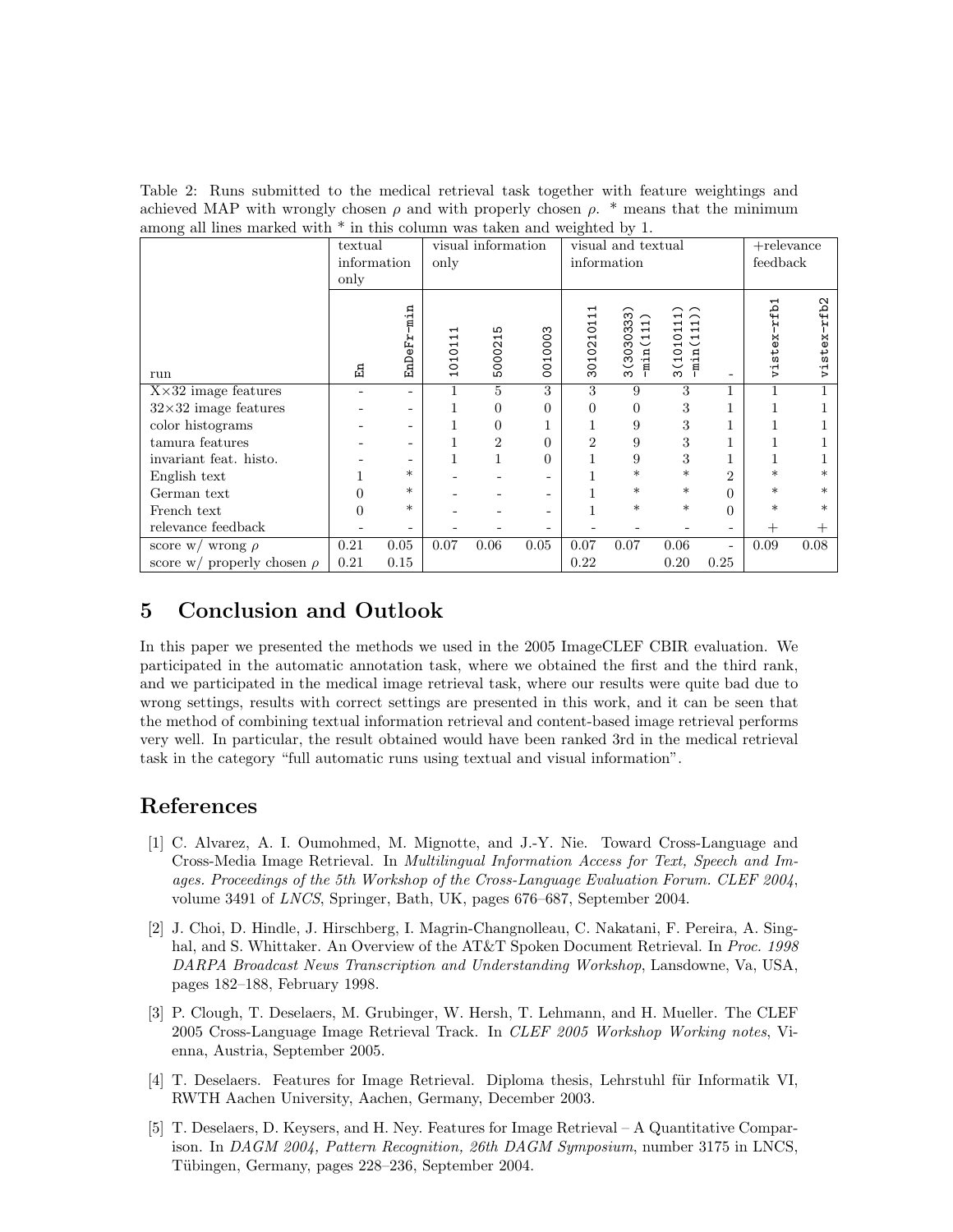- [6] T. Deselaers, D. Keysers, and H. Ney. Discriminative Training for Object Recognition using Image Patches. In CVPR 05, volume 2, San Diego, CA, pages 157–162, jun 2005.
- [7] T. Deselaers, D. Keysers, and H. Ney. Improving a Discriminative Approach to Object Recognition using Image Patches. In DAGM 2005, LNCS, Vienna, Austria, page in press, August/September 2005.
- [8] P. Dreuw, D. Keysers, T. Deselaers, and H. Ney. Gesture Recognition Using Image Comparison Methods. In GW 2005, 6th Int. Workshop on Gesture in Human-Computer Interaction and Simulation, Vannes, France, May 2005.
- [9] M. Everingham, L. V. Gool, C. Williams, and A. Zisserman. Pascal Visual Ob ject Classes Challenge Results. Technical report, University of Oxford, Oxford, UK, April 2005.
- [10] C. Faloutsos, R. Barber, M. Flickner, J. Hafner, W. Niblack, D. Petkovic, and W. Equitz. Efficient and Effective Querying by Image Content. Journal of Intelligent Information Systems, 3(3/4):231–262, July 1994.
- [11] R. Fergus, P. Perona, and A. Zissermann. Object Class Recognition by Unsupervised Scale-Invariant Learning. In Conference on Computer Vision and Pattern Recognition, Blacksburg, VG, pages 264–271, June 2003.
- [12] Z. Q. Gu, C. N. Duncan, E. Renshaw, M. A. Mugglestone, C. F. N. Cowan, and P. M. Grant. Comparison of Techniques for Measuring Cloud Texture in Remotely Sensed Satellite Meteorological Image Data. Radar and Signal Processing, 136(5):236–248, October 1989.
- [13] P. Haberäcker. Praxis der Digitalen Bildverarbeitung und Mustererkennung. Carl Hanser Verlag, München, Wien, 1995.
- [14] R. M. Haralick, B. Shanmugam, and I. Dinstein. Texture Features for Image Classification. IEEE Transactions on Systems, Man, and Cybernetics, 3(6):610–621, November 1973.
- [15] D. Keysers, C. Gollan, and H. Ney. Classification of Medical Images using Non-linear Distortion Models. In *Bildverarbeitung für die Medizin*, Berlin, Germany, pages 366–370, March 2004.
- [16] D. Keysers, C. Gollan, and H. Ney. Local Context in Non-linear Deformation Models for Handwritten Character Recognition. In International Conference on Pattern Recognition, volume 4, Cambridge, UK, pages 511–514, August 2004.
- [17] D. Keysers, W. Macherey, H. Ney, and J. Dahmen. Adaptation in Statistical Pattern Recognition using Tangent Vectors. IEEE Transactions on Pattern Analysis and Machine Intelligence, 26(2):269–274, February 2004.
- [18] T. M. Lehmann, M.-O. Güld, T. Deselaers, D. Keysers, H. Schubert, K. Spitzer, H. Ney, and B. Wein. Automatic Categorization of Medical Images for Content-based Retrieval and Data Mining. Computerized Medical Imaging and Graphics, 29:in press, 2005.
- [19] W.-C. Lin, Y.-C. Chang, and H.-H. Chen. From Text to Image: Generating Visual Query for Image Retrieval. In Multilingual Information Access for Text, Speech and Images. Proceedings of the 5th Workshop of the Cross-Language Evaluation Forum. CLEF 2004, volume 3491 of LNCS, Springer, Bath, UK, pages 664–675, September 2004.
- [20] W. Macherey, H.-J. Viechtbauer, and H. Ney. Probabilistic Aspects in Spoken Document Retrieval. EURASIP Journal on Applied Signal Processing, Special Issue on "Unstructured Information Management from Multimedia Data Sources"(2):1–12, February 2003.